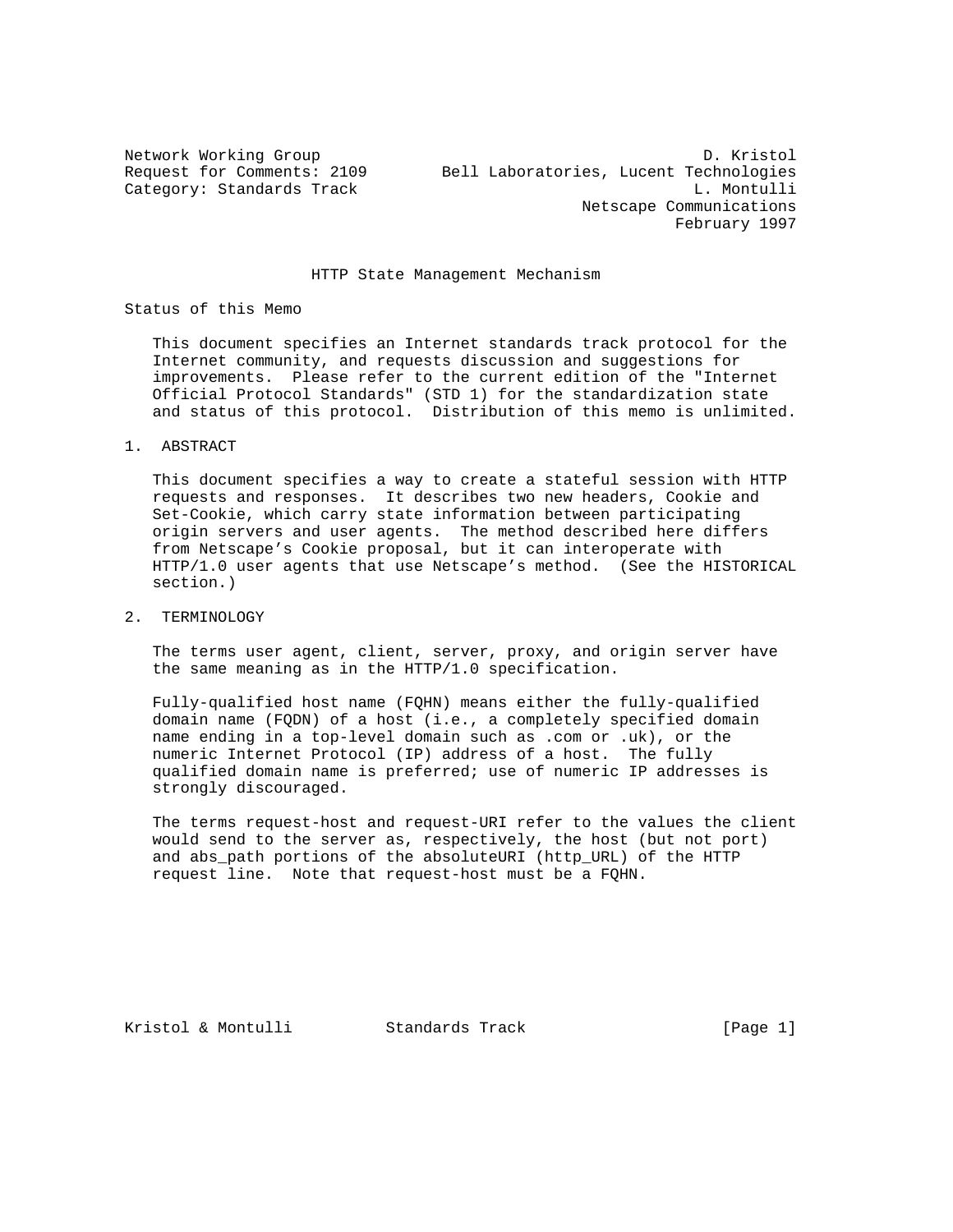Hosts names can be specified either as an IP address or a FQHN string. Sometimes we compare one host name with another. Host A's name domain-matches host B's if

- \* both host names are IP addresses and their host name strings match exactly; or
- \* both host names are FQDN strings and their host name strings match exactly; or
- \* A is a FQDN string and has the form NB, where N is a non-empty name string, B has the form .B', and B' is a FQDN string. (So, x.y.com domain-matches .y.com but not y.com.)

 Note that domain-match is not a commutative operation: a.b.c.com domain-matches .c.com, but not the reverse.

 Because it was used in Netscape's original implementation of state management, we will use the term cookie to refer to the state information that passes between an origin server and user agent, and that gets stored by the user agent.

### 3. STATE AND SESSIONS

 This document describes a way to create stateful sessions with HTTP requests and responses. Currently, HTTP servers respond to each client request without relating that request to previous or subsequent requests; the technique allows clients and servers that wish to exchange state information to place HTTP requests and responses within a larger context, which we term a "session". This context might be used to create, for example, a "shopping cart", in which user selections can be aggregated before purchase, or a magazine browsing system, in which a user's previous reading affects which offerings are presented.

 There are, of course, many different potential contexts and thus many different potential types of session. The designers' paradigm for sessions created by the exchange of cookies has these key attributes:

- 1. Each session has a beginning and an end.
- 2. Each session is relatively short-lived.
- 3. Either the user agent or the origin server may terminate a session.
- 4. The session is implicit in the exchange of state information.

Kristol & Montulli Standards Track [Page 2]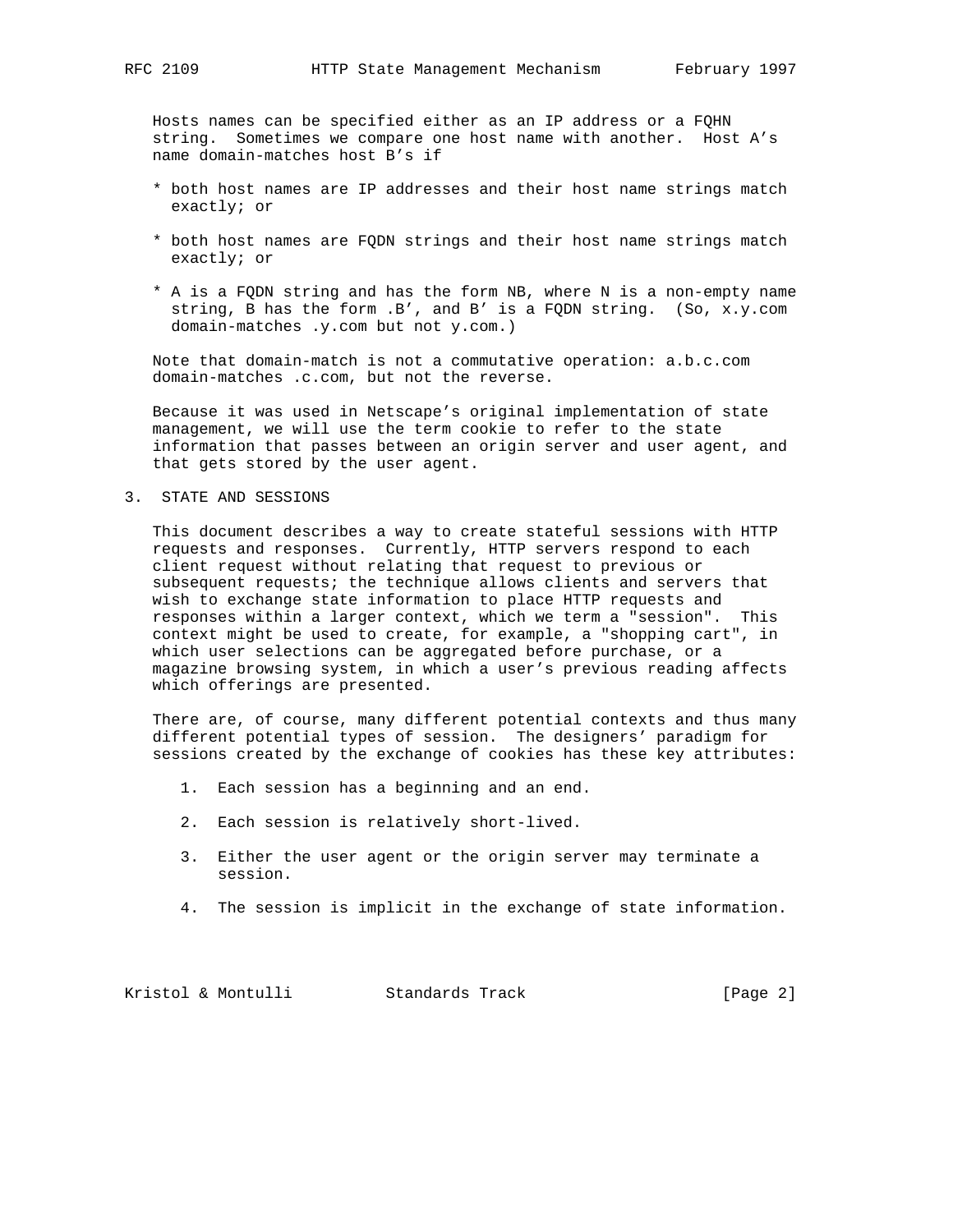4. OUTLINE

 We outline here a way for an origin server to send state information to the user agent, and for the user agent to return the state information to the origin server. The goal is to have a minimal impact on HTTP and user agents. Only origin servers that need to maintain sessions would suffer any significant impact, and that impact can largely be confined to Common Gateway Interface (CGI) programs, unless the server provides more sophisticated state management support. (See Implementation Considerations, below.)

### 4.1 Syntax: General

 The two state management headers, Set-Cookie and Cookie, have common syntactic properties involving attribute-value pairs. The following grammar uses the notation, and tokens DIGIT (decimal digits) and token (informally, a sequence of non-special, non-white space characters) from the HTTP/1.1 specification [RFC 2068] to describe their syntax.

| av-pairs | $=$ | $av-pair * (";" av-pair)$ |                  |
|----------|-----|---------------------------|------------------|
| av-pair  | $=$ | attr ["=" value]          | ; optional value |
| attr     |     | token                     |                  |
| value    |     | word                      |                  |
| word     |     | token   quoted-string     |                  |

 Attributes (names) (attr) are case-insensitive. White space is permitted between tokens. Note that while the above syntax description shows value as optional, most attrs require them.

 NOTE: The syntax above allows whitespace between the attribute and the = sign.

### 4.2 Origin Server Role

4.2.1 General

 The origin server initiates a session, if it so desires. (Note that "session" here does not refer to a persistent network connection but to a logical session created from HTTP requests and responses. The presence or absence of a persistent connection should have no effect on the use of cookie-derived sessions). To initiate a session, the origin server returns an extra response header to the client, Set- Cookie. (The details follow later.)

 A user agent returns a Cookie request header (see below) to the origin server if it chooses to continue a session. The origin server may ignore it or use it to determine the current state of the

Kristol & Montulli Standards Track [Page 3]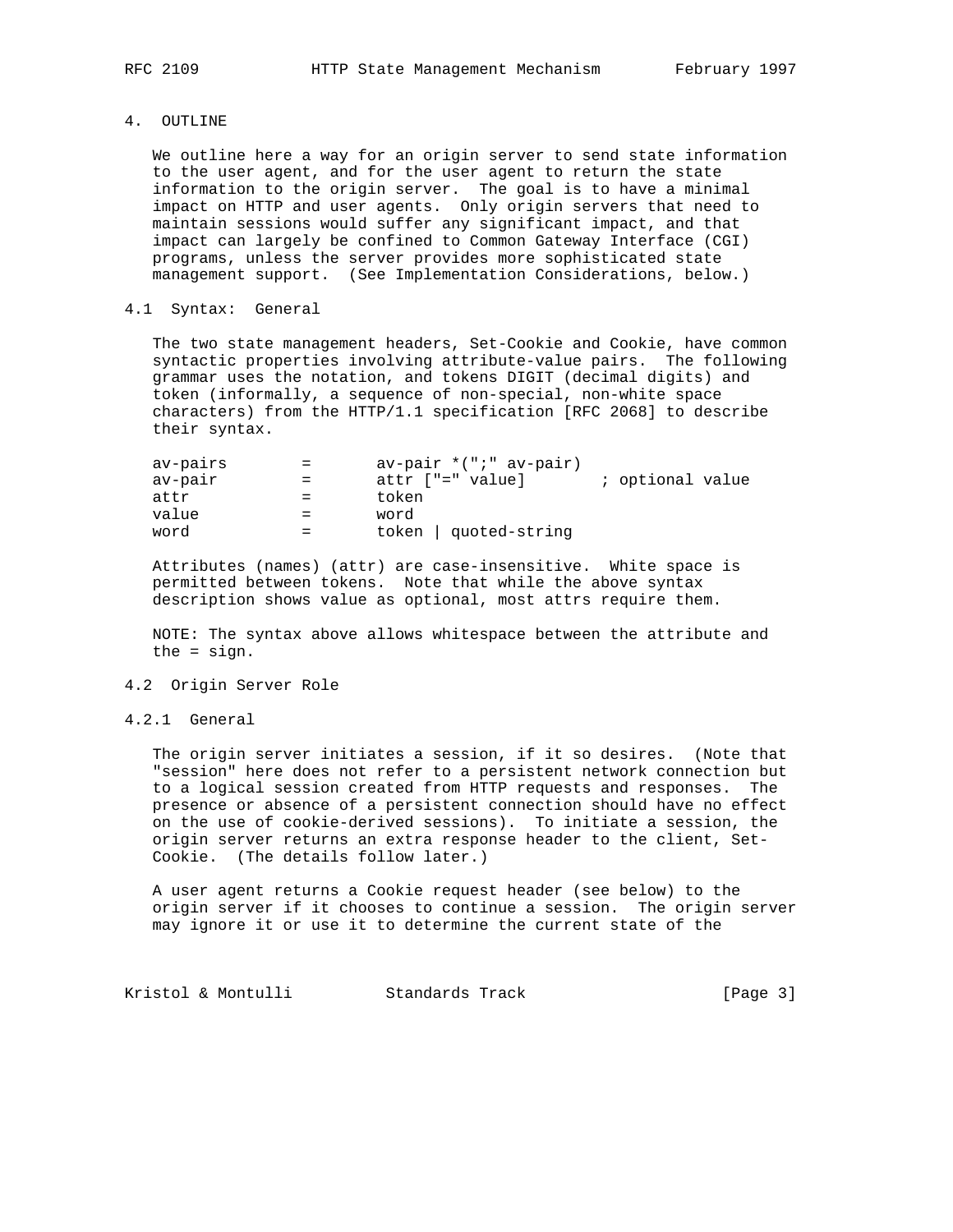session. It may send back to the client a Set-Cookie response header with the same or different information, or it may send no Set-Cookie header at all. The origin server effectively ends a session by sending the client a Set-Cookie header with Max-Age=0.

 Servers may return a Set-Cookie response headers with any response. User agents should send Cookie request headers, subject to other rules detailed below, with every request.

 An origin server may include multiple Set-Cookie headers in a response. Note that an intervening gateway could fold multiple such headers into a single header.

## 4.2.2 Set-Cookie Syntax

The syntax for the Set-Cookie response header is

| set-cookie |     | "Set-Cookie:" cookies                 |
|------------|-----|---------------------------------------|
| cookies    | $=$ | 1#cookie                              |
| cookie     |     | NAME $"="$ VALUE $*(" : " cookie-av)$ |
| NAME       |     | attr                                  |
| VALUE      |     | value                                 |
| cookie-av  |     | "Comment" "=" value                   |
|            |     | "Domain" "=" value                    |
|            |     | "Max-Age" "=" value                   |
|            |     | "Path" "=" value                      |
|            |     | "Secure"                              |
|            |     | "Version" "=" 1*DIGIT                 |
|            |     |                                       |

 Informally, the Set-Cookie response header comprises the token Set- Cookie:, followed by a comma-separated list of one or more cookies. Each cookie begins with a NAME=VALUE pair, followed by zero or more semi-colon-separated attribute-value pairs. The syntax for attribute-value pairs was shown earlier. The specific attributes and the semantics of their values follows. The NAME=VALUE attribute value pair must come first in each cookie. The others, if present, can occur in any order. If an attribute appears more than once in a cookie, the behavior is undefined.

NAME=VALUE

 Required. The name of the state information ("cookie") is NAME, and its value is VALUE. NAMEs that begin with \$ are reserved for other uses and must not be used by applications.

Kristol & Montulli Standards Track [Page 4]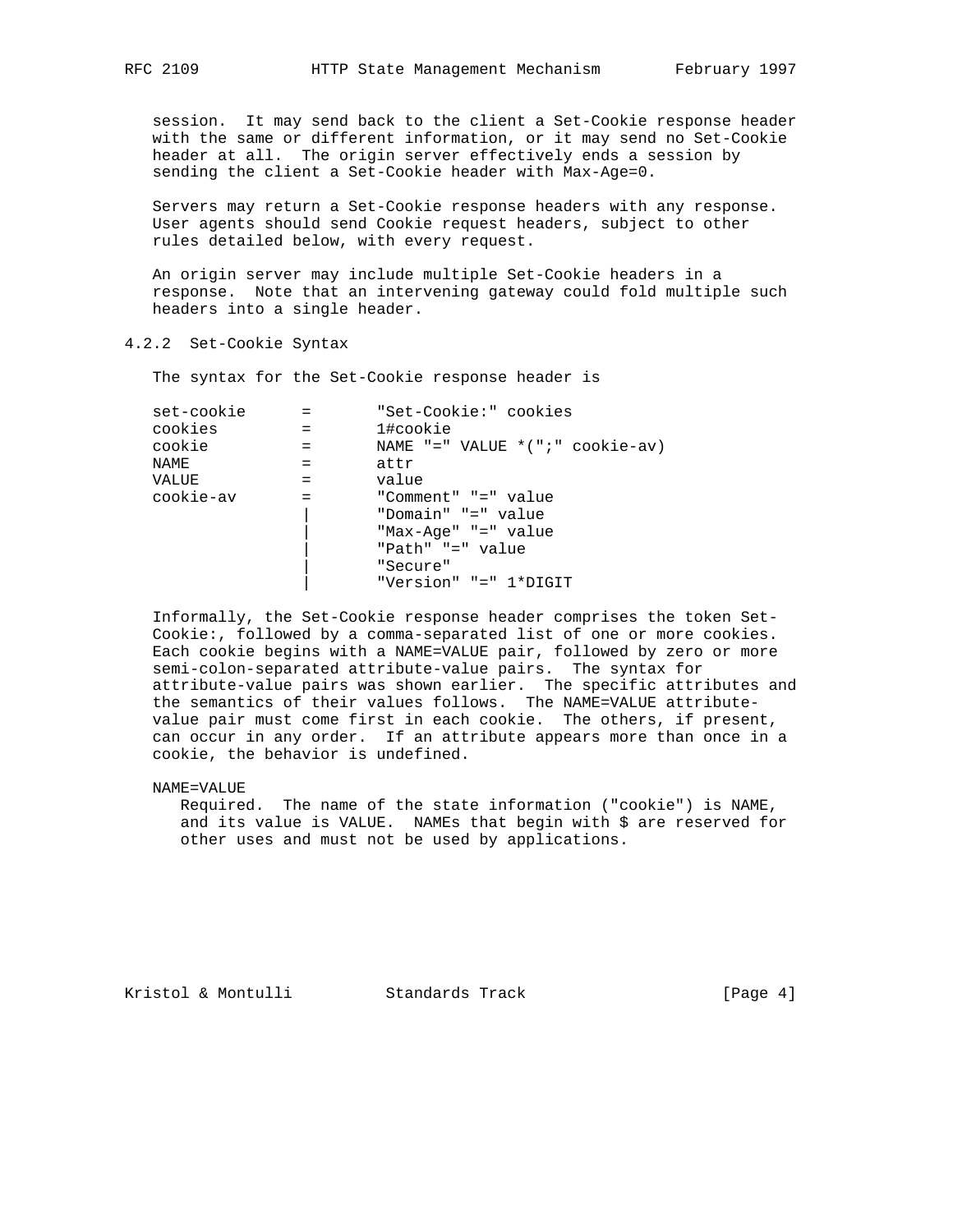The VALUE is opaque to the user agent and may be anything the origin server chooses to send, possibly in a server-selected printable ASCII encoding. "Opaque" implies that the content is of interest and relevance only to the origin server. The content may, in fact, be readable by anyone that examines the Set-Cookie header.

#### Comment=comment

 Optional. Because cookies can contain private information about a user, the Cookie attribute allows an origin server to document its intended use of a cookie. The user can inspect the information to decide whether to initiate or continue a session with this cookie.

Domain=domain

 Optional. The Domain attribute specifies the domain for which the cookie is valid. An explicitly specified domain must always start with a dot.

#### Max-Age=delta-seconds

 Optional. The Max-Age attribute defines the lifetime of the cookie, in seconds. The delta-seconds value is a decimal non negative integer. After delta-seconds seconds elapse, the client should discard the cookie. A value of zero means the cookie should be discarded immediately.

#### Path=path

 Optional. The Path attribute specifies the subset of URLs to which this cookie applies.

### Secure

 Optional. The Secure attribute (with no value) directs the user agent to use only (unspecified) secure means to contact the origin server whenever it sends back this cookie.

 The user agent (possibly under the user's control) may determine what level of security it considers appropriate for "secure" cookies. The Secure attribute should be considered security advice from the server to the user agent, indicating that it is in the session's interest to protect the cookie contents.

### Version=version

 Required. The Version attribute, a decimal integer, identifies to which version of the state management specification the cookie conforms. For this specification, Version=1 applies.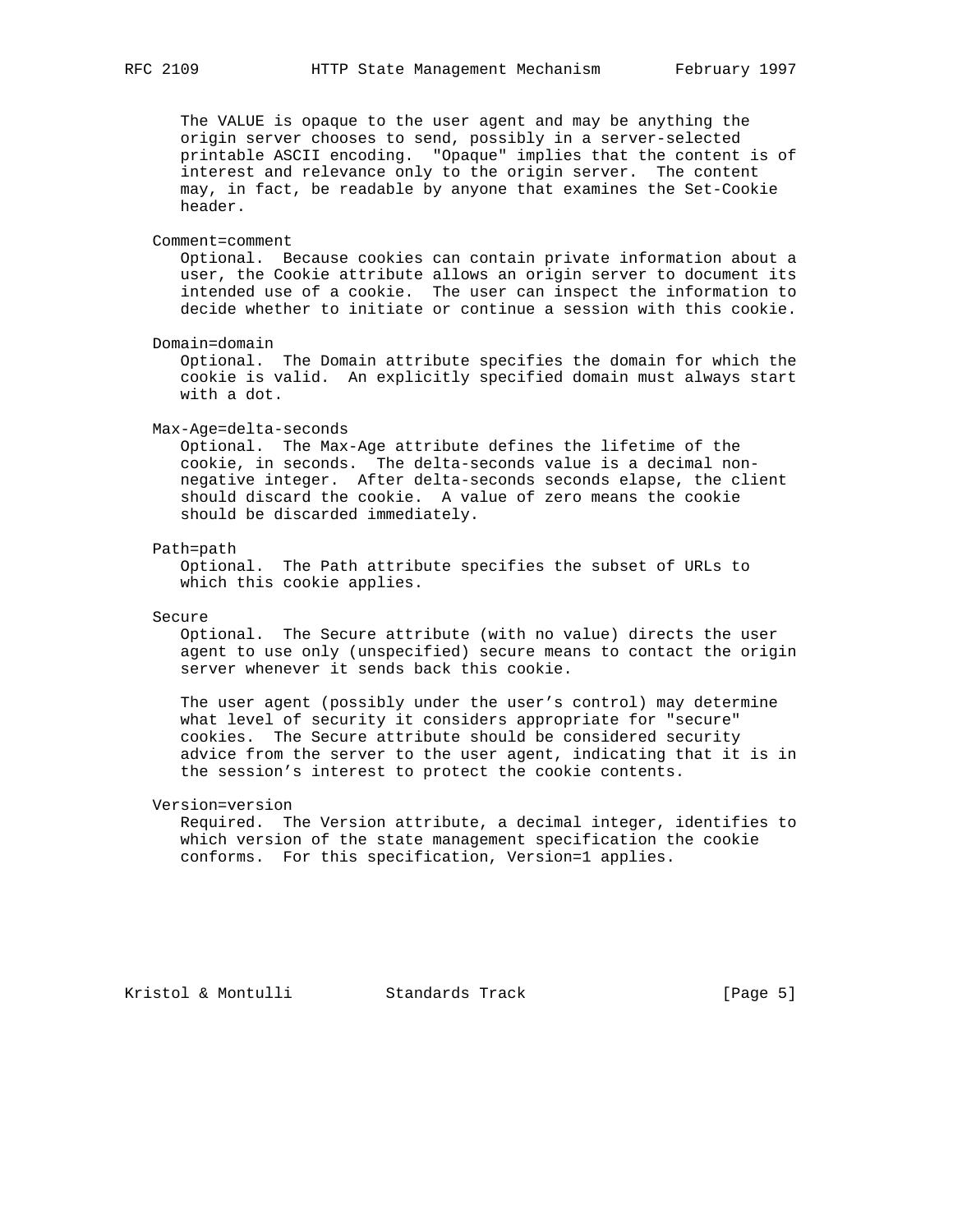### 4.2.3 Controlling Caching

 An origin server must be cognizant of the effect of possible caching of both the returned resource and the Set-Cookie header. Caching "public" documents is desirable. For example, if the origin server wants to use a public document such as a "front door" page as a sentinel to indicate the beginning of a session for which a Set- Cookie response header must be generated, the page should be stored in caches "pre-expired" so that the origin server will see further requests. "Private documents", for example those that contain information strictly private to a session, should not be cached in shared caches.

 If the cookie is intended for use by a single user, the Set-cookie header should not be cached. A Set-cookie header that is intended to be shared by multiple users may be cached.

 The origin server should send the following additional HTTP/1.1 response headers, depending on circumstances:

 \* To suppress caching of the Set-Cookie header: Cache-control: no cache="set-cookie".

and one of the following:

- \* To suppress caching of a private document in shared caches: Cache control: private.
- \* To allow caching of a document and require that it be validated before returning it to the client: Cache-control: must-revalidate.
- \* To allow caching of a document, but to require that proxy caches (not user agent caches) validate it before returning it to the client: Cache-control: proxy-revalidate.
- \* To allow caching of a document and request that it be validated before returning it to the client (by "pre-expiring" it): Cache-control: max-age=0. Not all caches will revalidate the document in every case.

 HTTP/1.1 servers must send Expires: old-date (where old-date is a date long in the past) on responses containing Set-Cookie response headers unless they know for certain (by out of band means) that there are no downsteam HTTP/1.0 proxies. HTTP/1.1 servers may send other Cache-Control directives that permit caching by HTTP/1.1 proxies in addition to the Expires: old-date directive; the Cache- Control directive will override the Expires: old-date for HTTP/1.1 proxies.

Kristol & Montulli Standards Track [Page 6]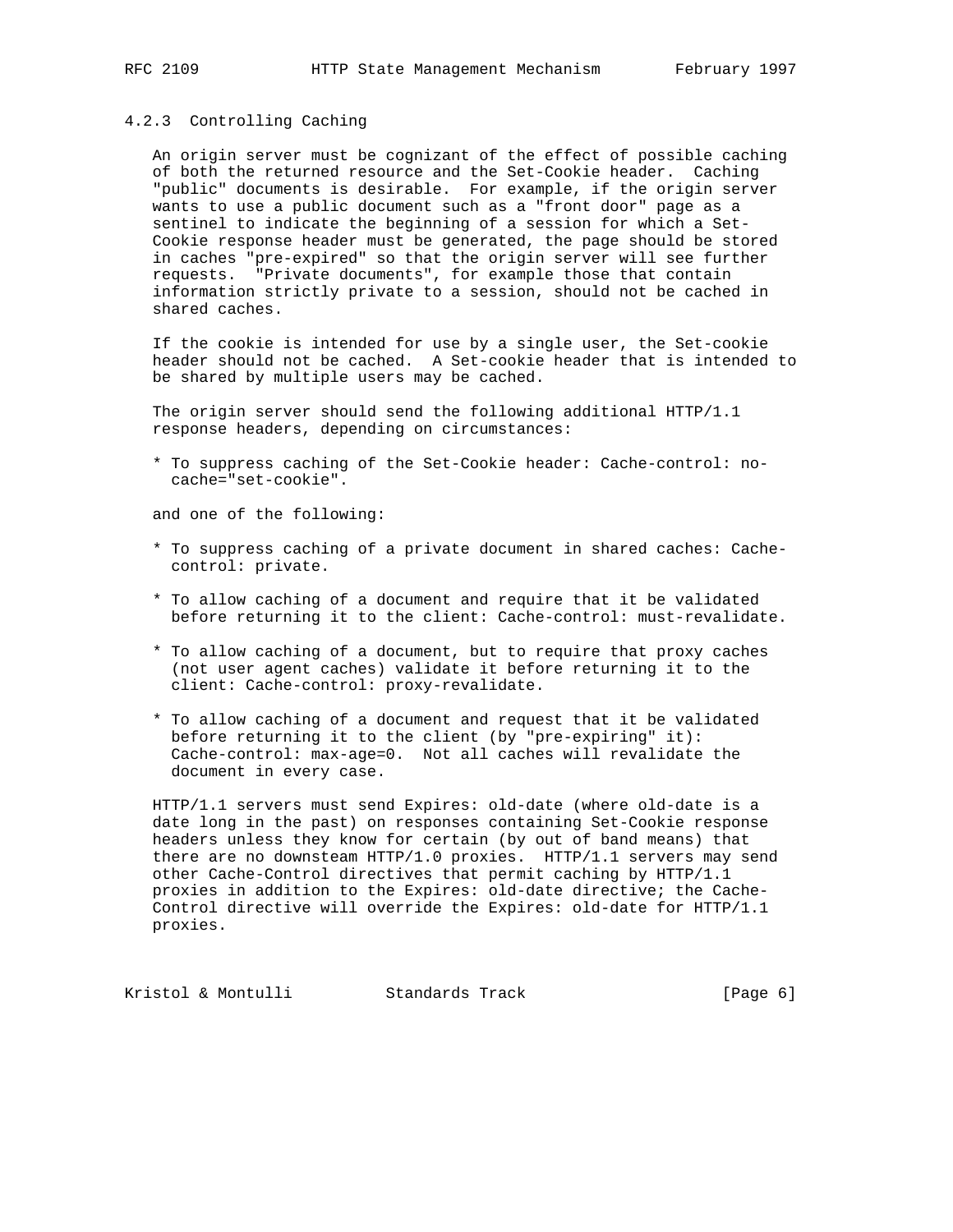- 
- 4.3 User Agent Role
- 4.3.1 Interpreting Set-Cookie

 The user agent keeps separate track of state information that arrives via Set-Cookie response headers from each origin server (as distinguished by name or IP address and port). The user agent applies these defaults for optional attributes that are missing:

- VersionDefaults to "old cookie" behavior as originally specified by Netscape. See the HISTORICAL section.
- Domain Defaults to the request-host. (Note that there is no dot at the beginning of request-host.)
- Max-AgeThe default behavior is to discard the cookie when the user agent exits.
- Path Defaults to the path of the request URL that generated the Set-Cookie response, up to, but not including, the right-most /.
- Secure If absent, the user agent may send the cookie over an insecure channel.

4.3.2 Rejecting Cookies

 To prevent possible security or privacy violations, a user agent rejects a cookie (shall not store its information) if any of the following is true:

- \* The value for the Path attribute is not a prefix of the request- URI.
- \* The value for the Domain attribute contains no embedded dots or does not start with a dot.
- \* The value for the request-host does not domain-match the Domain attribute.
- \* The request-host is a FQDN (not IP address) and has the form HD, where D is the value of the Domain attribute, and H is a string that contains one or more dots.

Examples:

 \* A Set-Cookie from request-host y.x.foo.com for Domain=.foo.com would be rejected, because H is y.x and contains a dot.

Kristol & Montulli Standards Track [Page 7]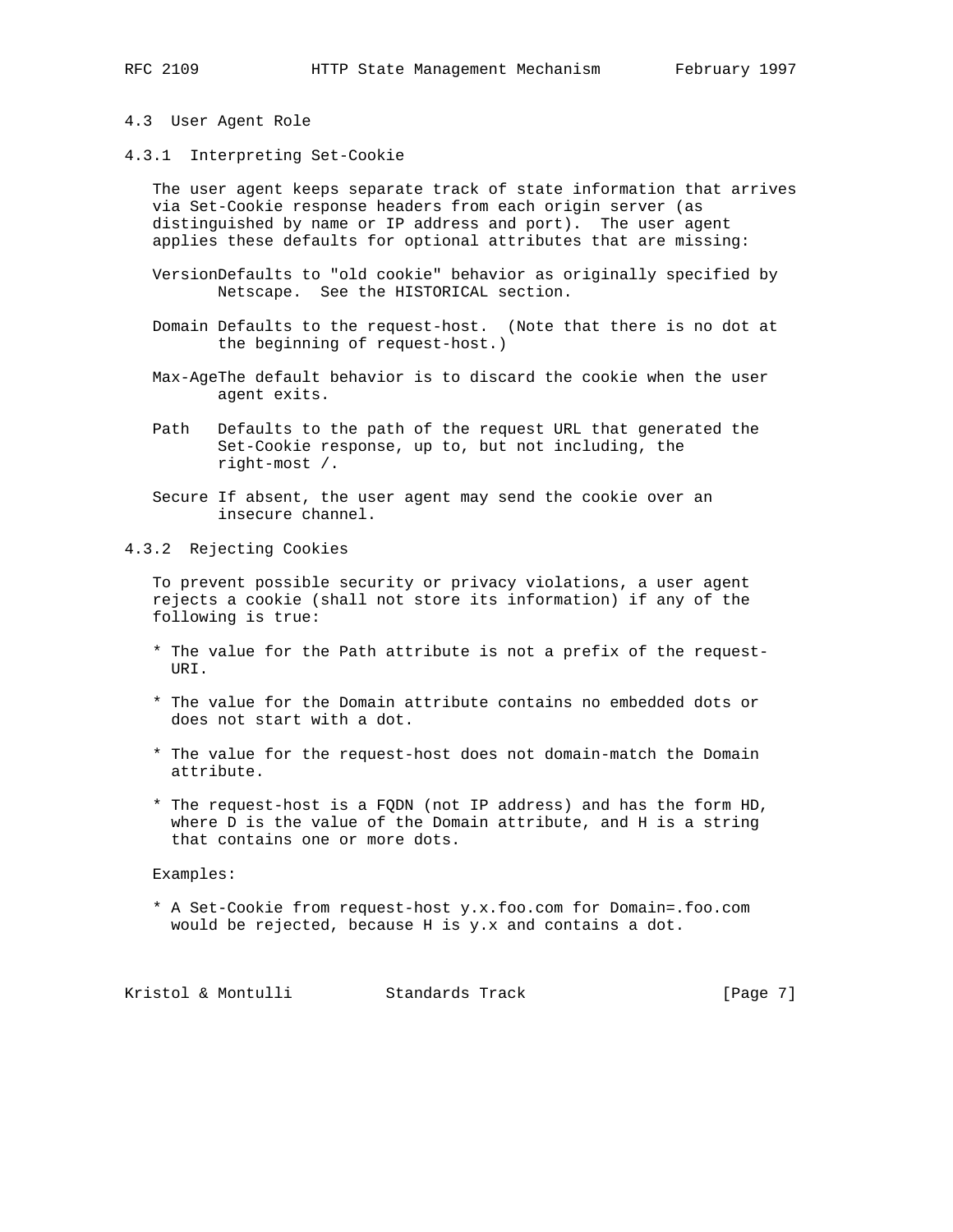- \* A Set-Cookie from request-host x.foo.com for Domain=.foo.com would be accepted.
- \* A Set-Cookie with Domain=.com or Domain=.com., will always be rejected, because there is no embedded dot.
- \* A Set-Cookie with Domain=ajax.com will be rejected because the value for Domain does not begin with a dot.
- 4.3.3 Cookie Management

 If a user agent receives a Set-Cookie response header whose NAME is the same as a pre-existing cookie, and whose Domain and Path attribute values exactly (string) match those of a pre-existing cookie, the new cookie supersedes the old. However, if the Set- Cookie has a value for Max-Age of zero, the (old and new) cookie is discarded. Otherwise cookies accumulate until they expire (resources permitting), at which time they are discarded.

 Because user agents have finite space in which to store cookies, they may also discard older cookies to make space for newer ones, using, for example, a least-recently-used algorithm, along with constraints on the maximum number of cookies that each origin server may set.

 If a Set-Cookie response header includes a Comment attribute, the user agent should store that information in a human-readable form with the cookie and should display the comment text as part of a cookie inspection user interface.

 User agents should allow the user to control cookie destruction. An infrequently-used cookie may function as a "preferences file" for network applications, and a user may wish to keep it even if it is the least-recently-used cookie. One possible implementation would be an interface that allows the permanent storage of a cookie through a checkbox (or, conversely, its immediate destruction).

 Privacy considerations dictate that the user have considerable control over cookie management. The PRIVACY section contains more information.

4.3.4 Sending Cookies to the Origin Server

 When it sends a request to an origin server, the user agent sends a Cookie request header to the origin server if it has cookies that are applicable to the request, based on

\* the request-host;

Kristol & Montulli Standards Track [Page 8]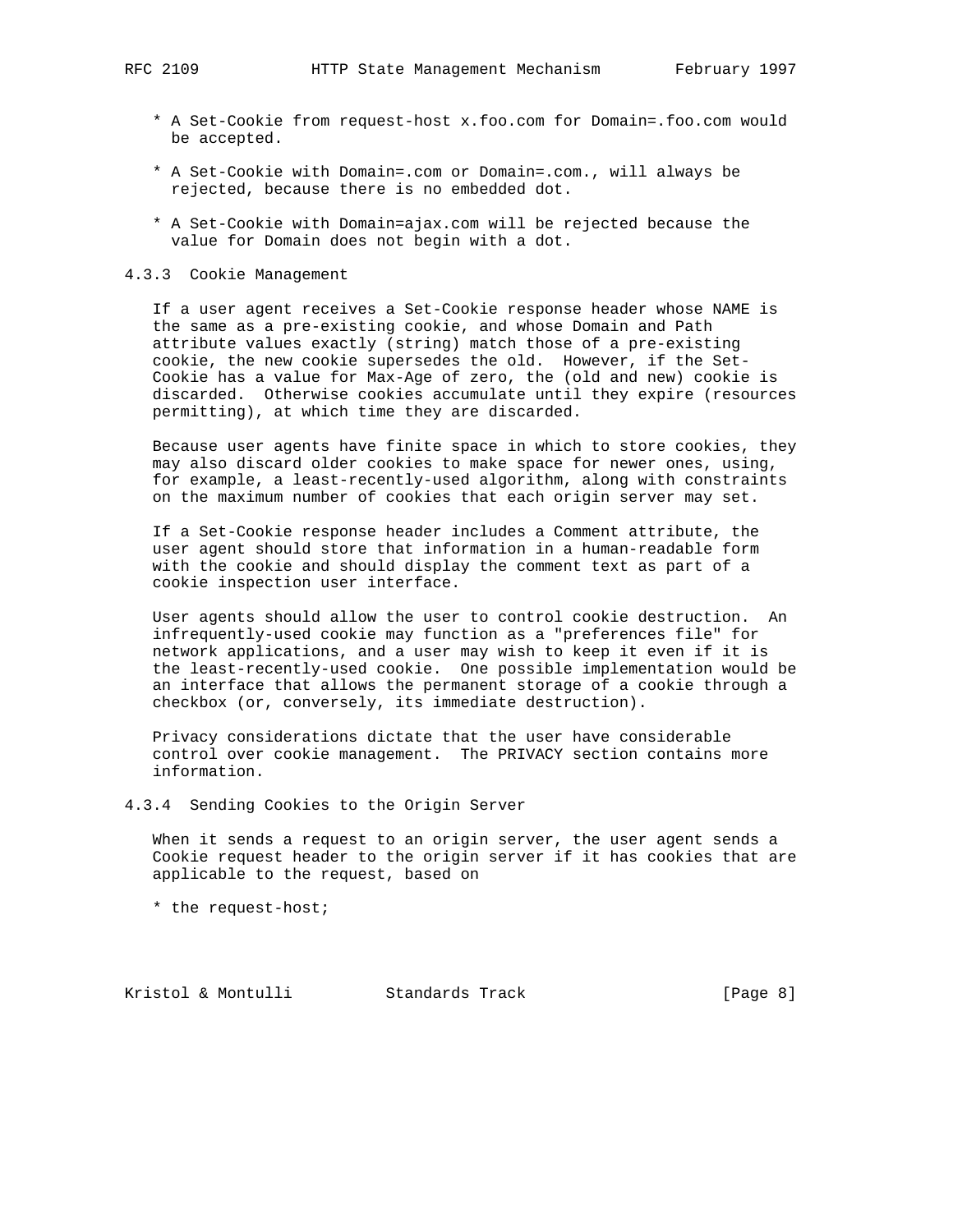```
 * the request-URI;
```
\* the cookie's age.

The syntax for the header is:

 cookie = "Cookie:" cookie-version  $1*(\n\begin{array}{cc} 1*(\n\begin{array}{cc} 1 \end{array}) & \ldots & 1*(\n\begin{array}{cc} 1 \end{array}) & \ldots & 1*(\n\begin{array}{cc} 1 \end{array}) & \ldots & 1*(\n\begin{array}{cc} 1 \end{array}) & \ldots & 1*(\n\begin{array}{cc} 1 \end{array}) & \ldots & 1*(\n\begin{array}{cc} 1 \end{array}) & \ldots & 1((\n\begin{array}{cc} 1 \end{array}) & \ldots & 1((\n\begin{array}{cc} 1 \end{array}) & \ldots & 1((\n\begin{array}{cc} 1 \end{$  cookie-value = NAME "=" VALUE [";" path] [";" domain] cookie-version = "\$Version" "=" value  $\begin{array}{ccc}\nNAME & = & \text{attr}\n\end{array}$  VALUE = value path = "\$Path" "=" value<br>domain = "\$Domain" "=" value "\$Domain" "=" value

 The value of the cookie-version attribute must be the value from the Version attribute, if any, of the corresponding Set-Cookie response header. Otherwise the value for cookie-version is 0. The value for the path attribute must be the value from the Path attribute, if any, of the corresponding Set-Cookie response header. Otherwise the attribute should be omitted from the Cookie request header. The value for the domain attribute must be the value from the Domain attribute, if any, of the corresponding Set-Cookie response header. Otherwise the attribute should be omitted from the Cookie request header.

 Note that there is no Comment attribute in the Cookie request header corresponding to the one in the Set-Cookie response header. The user agent does not return the comment information to the origin server.

 The following rules apply to choosing applicable cookie-values from among all the cookies the user agent has.

```
 Domain Selection
```
 The origin server's fully-qualified host name must domain-match the Domain attribute of the cookie.

Path Selection

 The Path attribute of the cookie must match a prefix of the request-URI.

 Max-Age Selection Cookies that have expired should have been discarded and thus are not forwarded to an origin server.

Kristol & Montulli Standards Track [Page 9]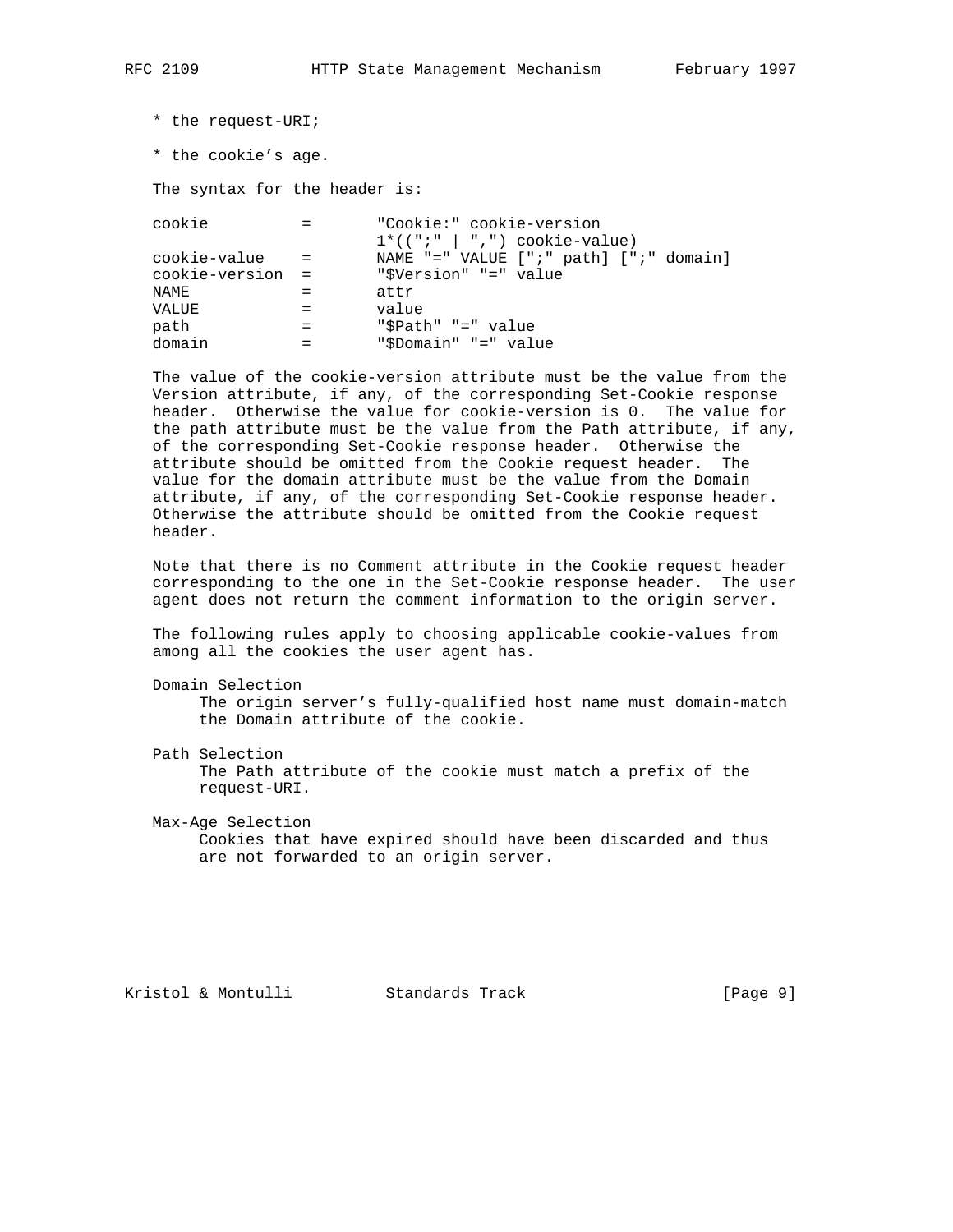If multiple cookies satisfy the criteria above, they are ordered in the Cookie header such that those with more specific Path attributes precede those with less specific. Ordering with respect to other attributes (e.g., Domain) is unspecified.

 Note: For backward compatibility, the separator in the Cookie header is semi-colon (;) everywhere. A server should also accept comma (,) as the separator between cookie-values for future compatibility.

### 4.3.5 Sending Cookies in Unverifiable Transactions

 Users must have control over sessions in order to ensure privacy. (See PRIVACY section below.) To simplify implementation and to prevent an additional layer of complexity where adequate safeguards exist, however, this document distinguishes between transactions that are verifiable and those that are unverifiable. A transaction is verifiable if the user has the option to review the request-URI prior to its use in the transaction. A transaction is unverifiable if the user does not have that option. Unverifiable transactions typically arise when a user agent automatically requests inlined or embedded entities or when it resolves redirection (3xx) responses from an origin server. Typically the origin transaction, the transaction that the user initiates, is verifiable, and that transaction may directly or indirectly induce the user agent to make unverifiable transactions.

 When it makes an unverifiable transaction, a user agent must enable a session only if a cookie with a domain attribute D was sent or received in its origin transaction, such that the host name in the Request-URI of the unverifiable transaction domain-matches D.

 This restriction prevents a malicious service author from using unverifiable transactions to induce a user agent to start or continue a session with a server in a different domain. The starting or continuation of such sessions could be contrary to the privacy expectations of the user, and could also be a security problem.

 User agents may offer configurable options that allow the user agent, or any autonomous programs that the user agent executes, to ignore the above rule, so long as these override options default to "off".

 Many current user agents already provide a review option that would render many links verifiable. For instance, some user agents display the URL that would be referenced for a particular link when the mouse pointer is placed over that link. The user can therefore determine whether to visit that site before causing the browser to do so. (Though not implemented on current user agents, a similar technique could be used for a button used to submit a form -- the user agent

Kristol & Montulli Standards Track [Page 10]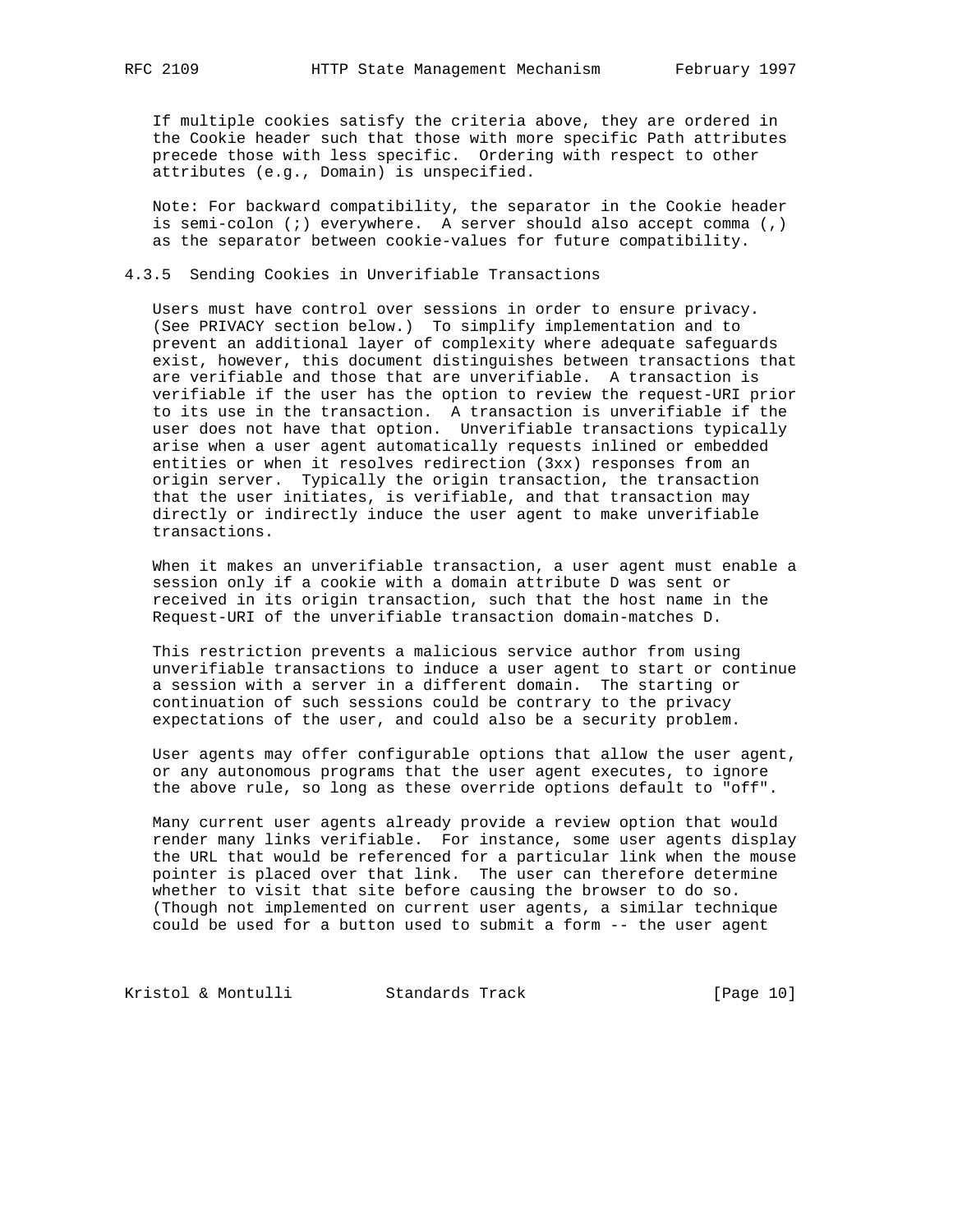could display the action to be taken if the user were to select that button.) However, even this would not make all links verifiable; for example, links to automatically loaded images would not normally be subject to "mouse pointer" verification.

 Many user agents also provide the option for a user to view the HTML source of a document, or to save the source to an external file where it can be viewed by another application. While such an option does provide a crude review mechanism, some users might not consider it acceptable for this purpose.

4.4 How an Origin Server Interprets the Cookie Header

 A user agent returns much of the information in the Set-Cookie header to the origin server when the Path attribute matches that of a new request. When it receives a Cookie header, the origin server should treat cookies with NAMEs whose prefix is \$ specially, as an attribute for the adjacent cookie. The value for such a NAME is to be interpreted as applying to the lexically (left-to-right) most recent cookie whose name does not have the \$ prefix. If there is no previous cookie, the value applies to the cookie mechanism as a whole. For example, consider the cookie

 Cookie: \$Version="1"; Customer="WILE\_E\_COYOTE"; \$Path="/acme"

 \$Version applies to the cookie mechanism as a whole (and gives the version number for the cookie mechanism). \$Path is an attribute whose value (/acme) defines the Path attribute that was used when the Customer cookie was defined in a Set-Cookie response header.

4.5 Caching Proxy Role

 One reason for separating state information from both a URL and document content is to facilitate the scaling that caching permits. To support cookies, a caching proxy must obey these rules already in the HTTP specification:

- \* Honor requests from the cache, if possible, based on cache validity rules.
- \* Pass along a Cookie request header in any request that the proxy must make of another server.
- \* Return the response to the client. Include any Set-Cookie response header.

Kristol & Montulli Standards Track [Page 11]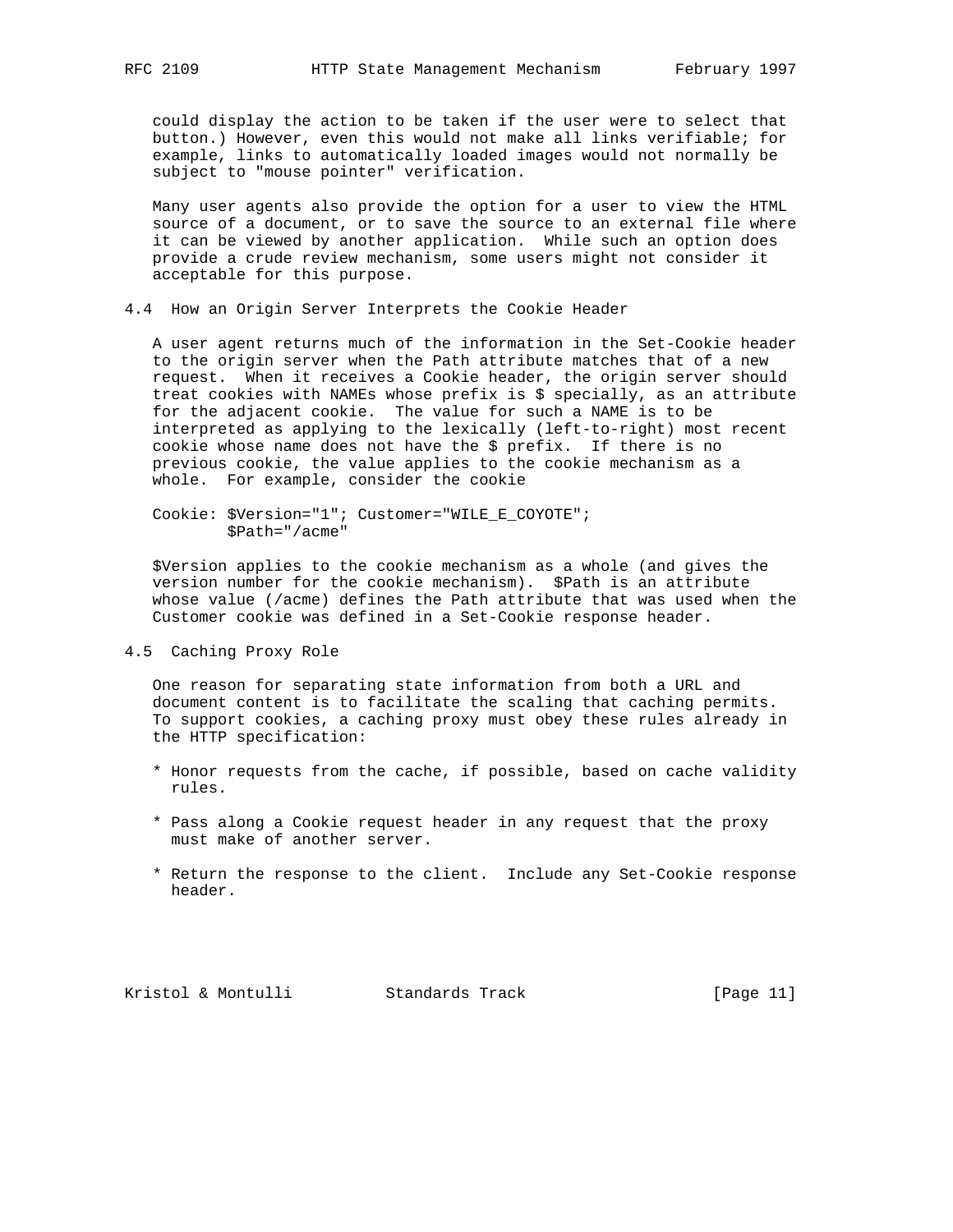- \* Cache the received response subject to the control of the usual headers, such as Expires, Cache-control: no-cache, and Cache control: private,
- \* Cache the Set-Cookie subject to the control of the usual header, Cache-control: no-cache="set-cookie". (The Set-Cookie header should usually not be cached.)

 Proxies must not introduce Set-Cookie (Cookie) headers of their own in proxy responses (requests).

- 5. EXAMPLES
- 5.1 Example 1

 Most detail of request and response headers has been omitted. Assume the user agent has no stored cookies.

1. User Agent -> Server

 POST /acme/login HTTP/1.1 [form data]

User identifies self via a form.

2. Server -> User Agent

 HTTP/1.1 200 OK Set-Cookie: Customer="WILE\_E\_COYOTE"; Version="1"; Path="/acme"

Cookie reflects user's identity.

3. User Agent -> Server

 POST /acme/pickitem HTTP/1.1 Cookie: \$Version="1"; Customer="WILE\_E\_COYOTE"; \$Path="/acme" [form data]

User selects an item for "shopping basket."

4. Server -> User Agent

 HTTP/1.1 200 OK Set-Cookie: Part\_Number="Rocket\_Launcher\_0001"; Version="1"; Path="/acme"

Shopping basket contains an item.

Kristol & Montulli Standards Track [Page 12]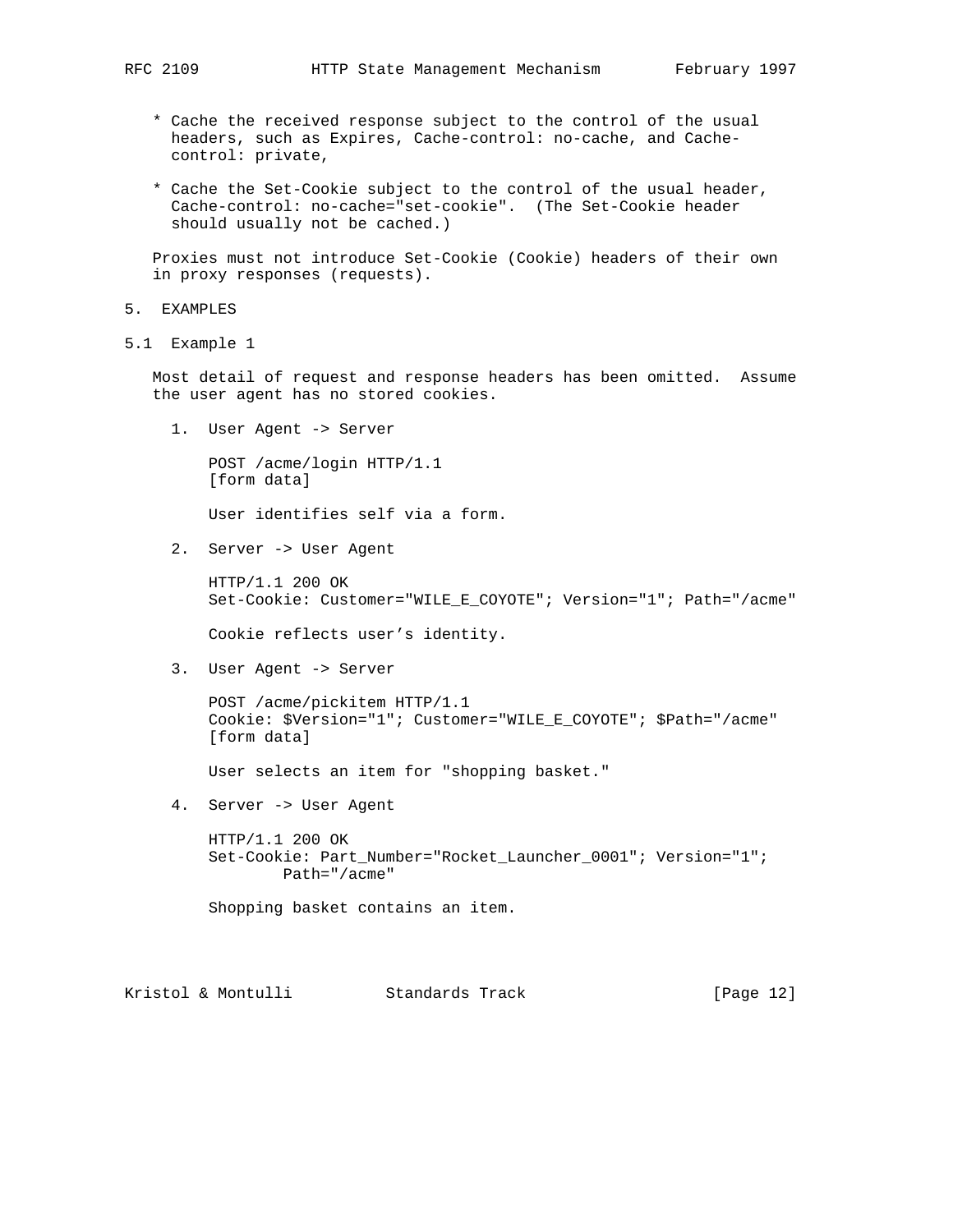5. User Agent -> Server POST /acme/shipping HTTP/1.1 Cookie: \$Version="1"; Customer="WILE\_E\_COYOTE"; \$Path="/acme"; Part\_Number="Rocket\_Launcher\_0001"; \$Path="/acme" [form data] User selects shipping method from form. 6. Server -> User Agent

 HTTP/1.1 200 OK Set-Cookie: Shipping="FedEx"; Version="1"; Path="/acme"

New cookie reflects shipping method.

7. User Agent -> Server

```
 POST /acme/process HTTP/1.1
Cookie: $Version="1";
        Customer="WILE_E_COYOTE"; $Path="/acme";
        Part_Number="Rocket_Launcher_0001"; $Path="/acme";
        Shipping="FedEx"; $Path="/acme"
[form data]
```
User chooses to process order.

8. Server -> User Agent

HTTP/1.1 200 OK

Transaction is complete.

 The user agent makes a series of requests on the origin server, after each of which it receives a new cookie. All the cookies have the same Path attribute and (default) domain. Because the request URLs all have /acme as a prefix, and that matches the Path attribute, each request contains all the cookies received so far.

5.2 Example 2

 This example illustrates the effect of the Path attribute. All detail of request and response headers has been omitted. Assume the user agent has no stored cookies.

 Imagine the user agent has received, in response to earlier requests, the response headers

Kristol & Montulli Standards Track [Page 13]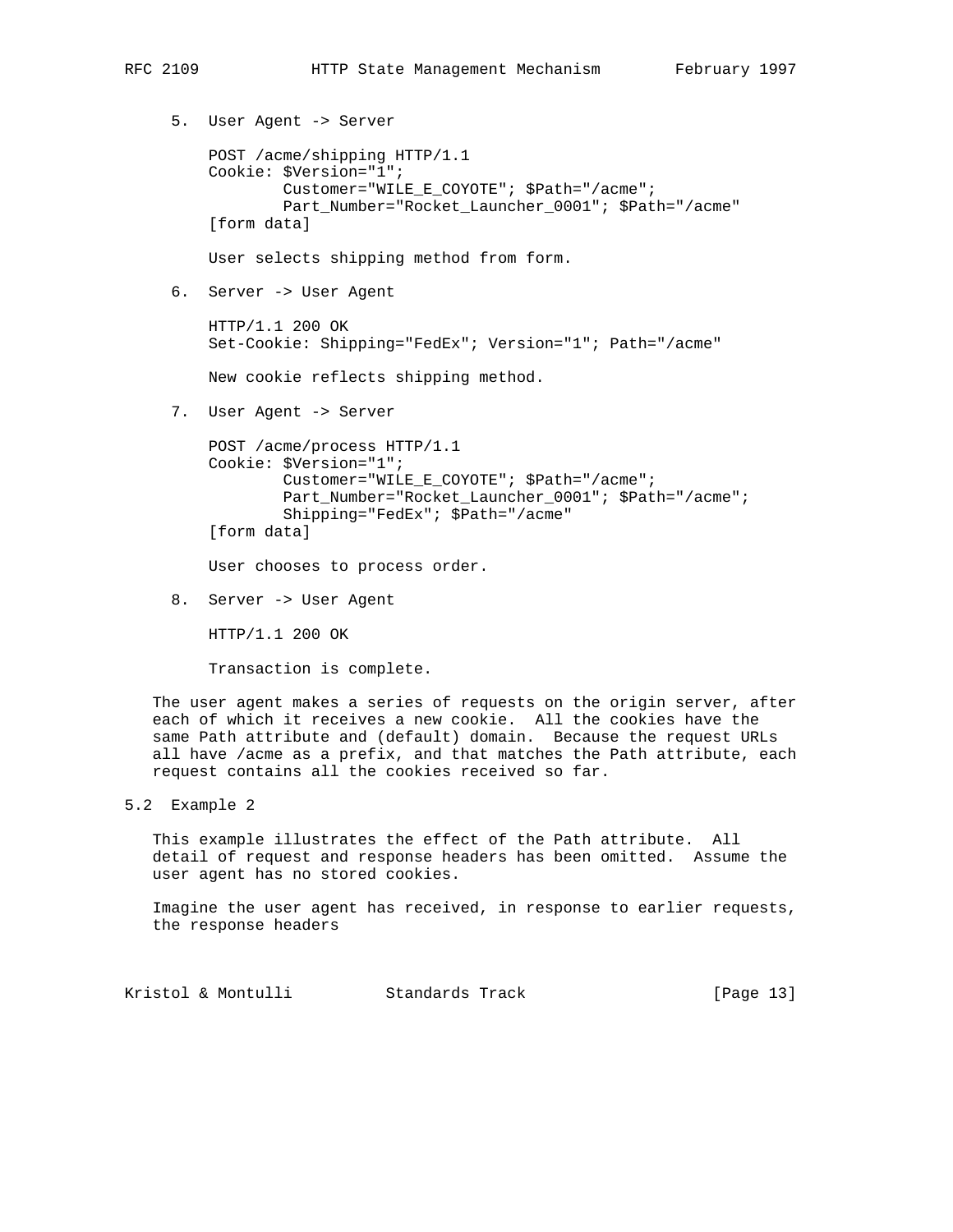Set-Cookie: Part\_Number="Rocket\_Launcher\_0001"; Version="1"; Path="/acme"

### and

 Set-Cookie: Part\_Number="Riding\_Rocket\_0023"; Version="1"; Path="/acme/ammo"

 A subsequent request by the user agent to the (same) server for URLs of the form /acme/ammo/... would include the following request header:

 Cookie: \$Version="1"; Part\_Number="Riding\_Rocket\_0023"; \$Path="/acme/ammo"; Part\_Number="Rocket\_Launcher\_0001"; \$Path="/acme"

 Note that the NAME=VALUE pair for the cookie with the more specific Path attribute, /acme/ammo, comes before the one with the less specific Path attribute, /acme. Further note that the same cookie name appears more than once.

 A subsequent request by the user agent to the (same) server for a URL of the form /acme/parts/ would include the following request header:

Cookie: \$Version="1"; Part\_Number="Rocket\_Launcher\_0001"; \$Path="/acme"

 Here, the second cookie's Path attribute /acme/ammo is not a prefix of the request URL, /acme/parts/, so the cookie does not get forwarded to the server.

# 6. IMPLEMENTATION CONSIDERATIONS

 Here we speculate on likely or desirable details for an origin server that implements state management.

6.1 Set-Cookie Content

 An origin server's content should probably be divided into disjoint application areas, some of which require the use of state information. The application areas can be distinguished by their request URLs. The Set-Cookie header can incorporate information about the application areas by setting the Path attribute for each one.

 The session information can obviously be clear or encoded text that describes state. However, if it grows too large, it can become unwieldy. Therefore, an implementor might choose for the session information to be a key to a server-side resource. Of course, using

Kristol & Montulli Standards Track [Page 14]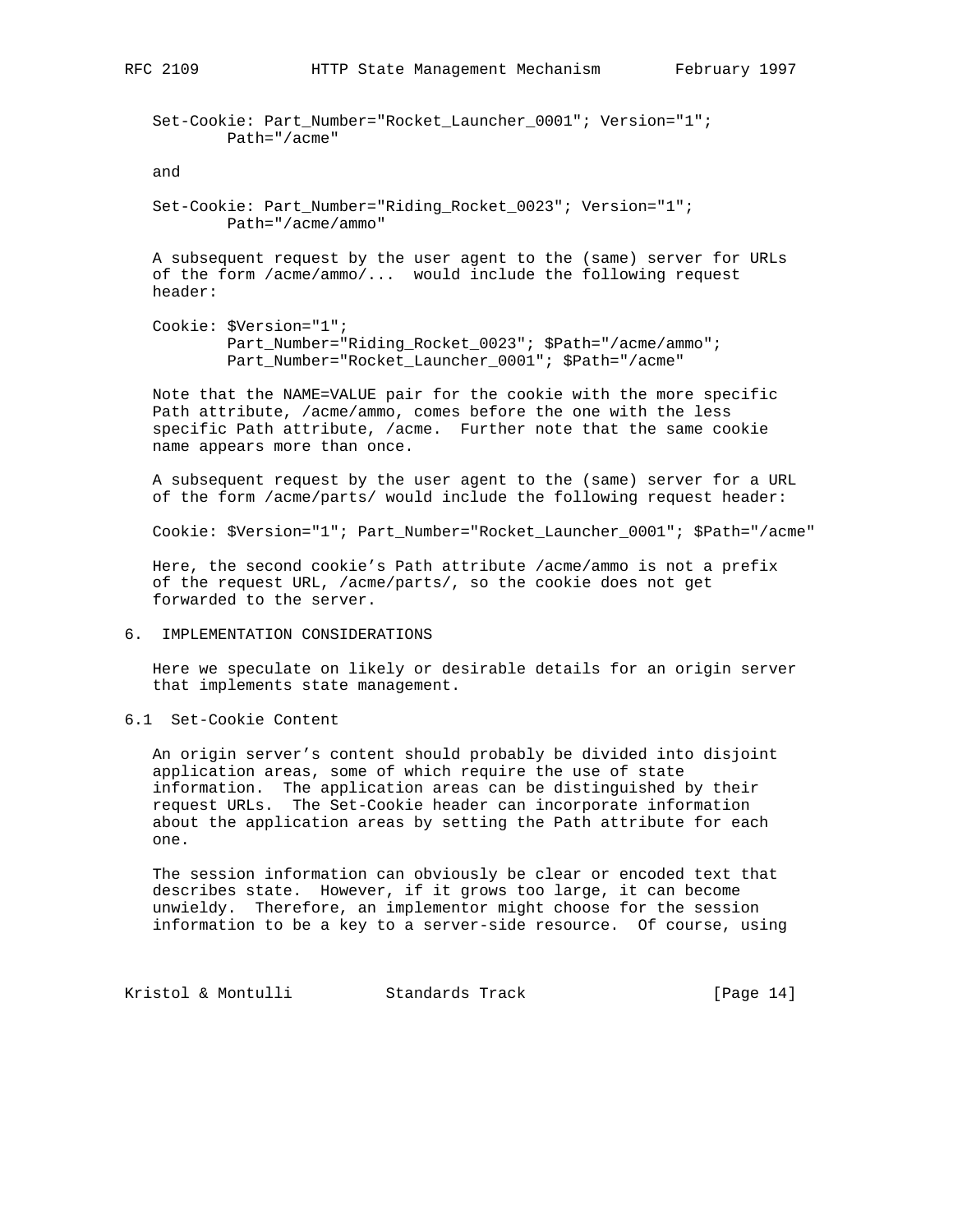a database creates some problems that this state management specification was meant to avoid, namely:

- 1. keeping real state on the server side;
- 2. how and when to garbage-collect the database entry, in case the user agent terminates the session by, for example, exiting.
- 6.2 Stateless Pages

 Caching benefits the scalability of WWW. Therefore it is important to reduce the number of documents that have state embedded in them inherently. For example, if a shopping-basket-style application always displays a user's current basket contents on each page, those pages cannot be cached, because each user's basket's contents would be different. On the other hand, if each page contains just a link that allows the user to "Look at My Shopping Basket", the page can be cached.

6.3 Implementation Limits

 Practical user agent implementations have limits on the number and size of cookies that they can store. In general, user agents' cookie support should have no fixed limits. They should strive to store as many frequently-used cookies as possible. Furthermore, general-use user agents should provide each of the following minimum capabilities individually, although not necessarily simultaneously:

- \* at least 300 cookies
- \* at least 4096 bytes per cookie (as measured by the size of the characters that comprise the cookie non-terminal in the syntax description of the Set-Cookie header)
- \* at least 20 cookies per unique host or domain name

 User agents created for specific purposes or for limited-capacity devices should provide at least 20 cookies of 4096 bytes, to ensure that the user can interact with a session-based origin server.

 The information in a Set-Cookie response header must be retained in its entirety. If for some reason there is inadequate space to store the cookie, it must be discarded, not truncated.

 Applications should use as few and as small cookies as possible, and they should cope gracefully with the loss of a cookie.

Kristol & Montulli Standards Track [Page 15]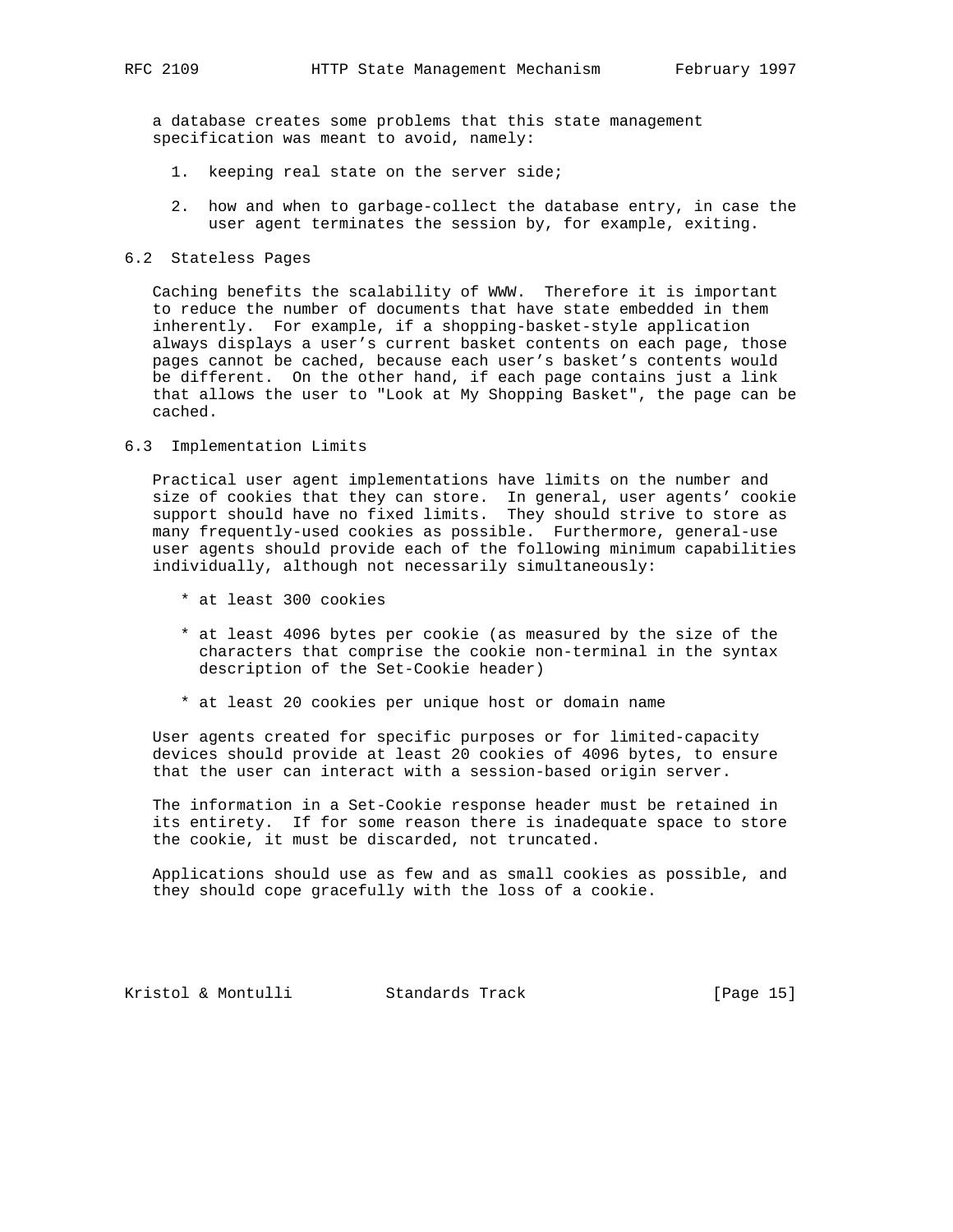6.3.1 Denial of Service Attacks

 User agents may choose to set an upper bound on the number of cookies to be stored from a given host or domain name or on the size of the cookie information. Otherwise a malicious server could attempt to flood a user agent with many cookies, or large cookies, on successive responses, which would force out cookies the user agent had received from other servers. However, the minima specified above should still be supported.

- 7. PRIVACY
- 7.1 User Agent Control

 An origin server could create a Set-Cookie header to track the path of a user through the server. Users may object to this behavior as an intrusive accumulation of information, even if their identity is not evident. (Identity might become evident if a user subsequently fills out a form that contains identifying information.) This state management specification therefore requires that a user agent give the user control over such a possible intrusion, although the interface through which the user is given this control is left unspecified. However, the control mechanisms provided shall at least allow the user

- \* to completely disable the sending and saving of cookies.
- \* to determine whether a stateful session is in progress.
- \* to control the saving of a cookie on the basis of the cookie's Domain attribute.

Such control could be provided by, for example, mechanisms

- \* to notify the user when the user agent is about to send a cookie to the origin server, offering the option not to begin a session.
- \* to display a visual indication that a stateful session is in progress.
- \* to let the user decide which cookies, if any, should be saved when the user concludes a window or user agent session.
- \* to let the user examine the contents of a cookie at any time.

 A user agent usually begins execution with no remembered state information. It should be possible to configure a user agent never to send Cookie headers, in which case it can never sustain state with

Kristol & Montulli Standards Track [Page 16]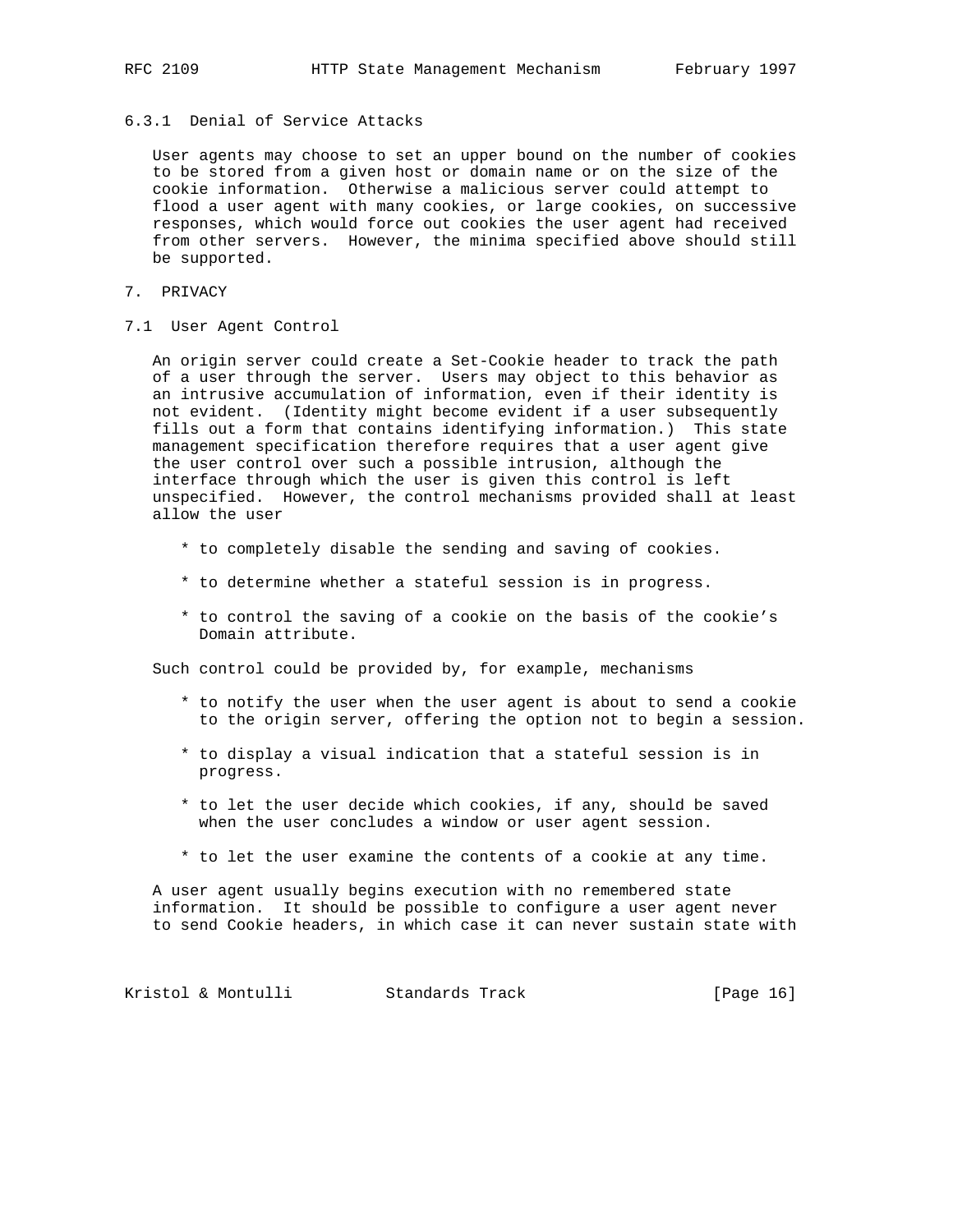an origin server. (The user agent would then behave like one that is unaware of how to handle Set-Cookie response headers.)

 When the user agent terminates execution, it should let the user discard all state information. Alternatively, the user agent may ask the user whether state information should be retained; the default should be "no". If the user chooses to retain state information, it would be restored the next time the user agent runs.

 NOTE: User agents should probably be cautious about using files to store cookies long-term. If a user runs more than one instance of the user agent, the cookies could be commingled or otherwise messed up.

7.2 Protocol Design

 The restrictions on the value of the Domain attribute, and the rules concerning unverifiable transactions, are meant to reduce the ways that cookies can "leak" to the "wrong" site. The intent is to restrict cookies to one, or a closely related set of hosts. Therefore a request-host is limited as to what values it can set for Domain. We consider it acceptable for hosts host1.foo.com and host2.foo.com to share cookies, but not a.com and b.com.

 Similarly, a server can only set a Path for cookies that are related to the request-URI.

- 8. SECURITY CONSIDERATIONS
- 8.1 Clear Text

 The information in the Set-Cookie and Cookie headers is unprotected. Two consequences are:

- 1. Any sensitive information that is conveyed in them is exposed to intruders.
- 2. A malicious intermediary could alter the headers as they travel in either direction, with unpredictable results.

 These facts imply that information of a personal and/or financial nature should only be sent over a secure channel. For less sensitive information, or when the content of the header is a database key, an origin server should be vigilant to prevent a bad Cookie value from causing failures.

Kristol & Montulli Standards Track [Page 17]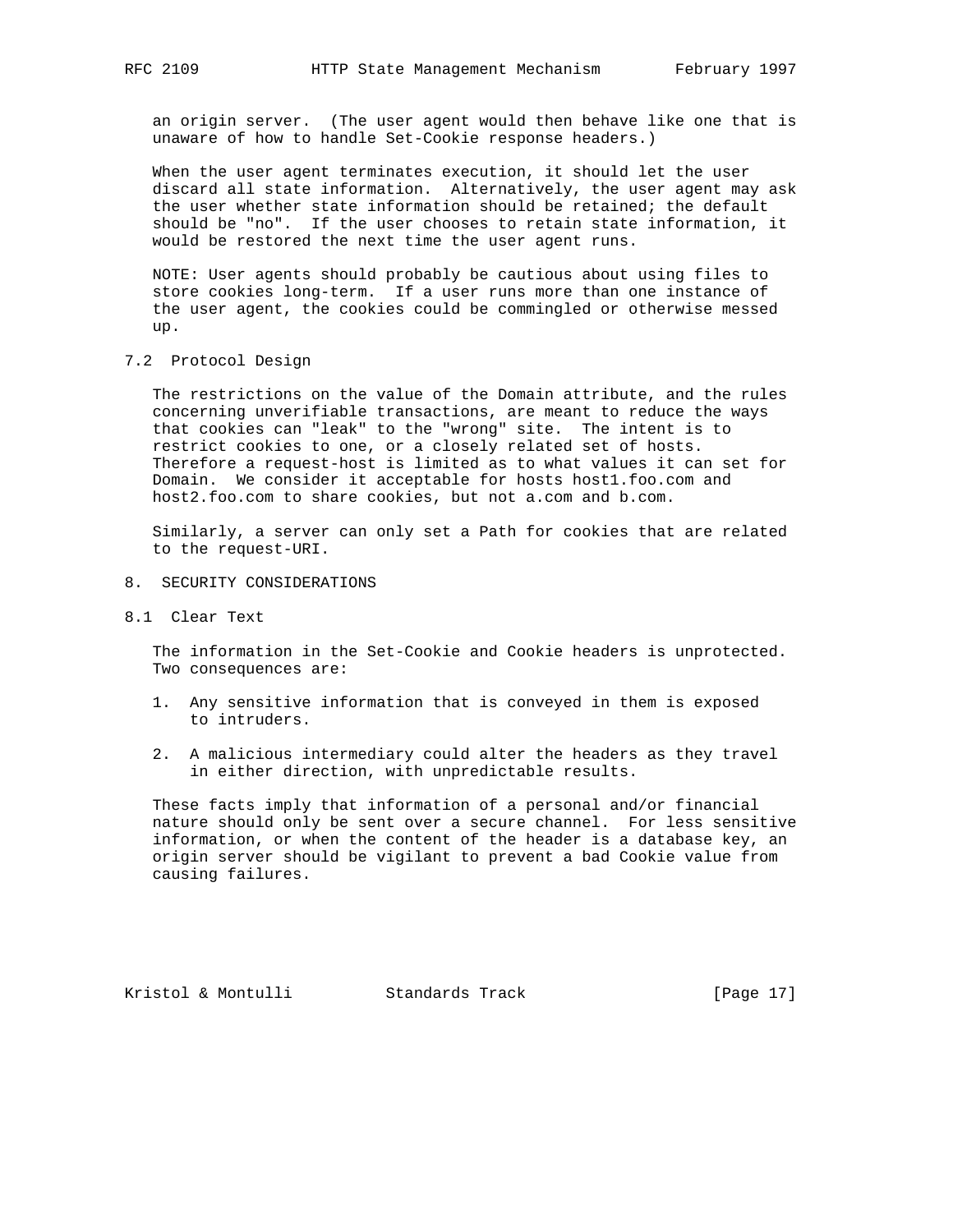8.2 Cookie Spoofing

 Proper application design can avoid spoofing attacks from related domains. Consider:

- 1. User agent makes request to victim.cracker.edu, gets back cookie session\_id="1234" and sets the default domain victim.cracker.edu.
- 2. User agent makes request to spoof.cracker.edu, gets back cookie session-id="1111", with Domain=".cracker.edu".
- 3. User agent makes request to victim.cracker.edu again, and passes

```
 Cookie: $Version="1";
                session_id="1234";
                session_id="1111"; $Domain=".cracker.edu"
```
 The server at victim.cracker.edu should detect that the second cookie was not one it originated by noticing that the Domain attribute is not for itself and ignore it.

## 8.3 Unexpected Cookie Sharing

 A user agent should make every attempt to prevent the sharing of session information between hosts that are in different domains. Embedded or inlined objects may cause particularly severe privacy problems if they can be used to share cookies between disparate hosts. For example, a malicious server could embed cookie information for host a.com in a URI for a CGI on host b.com. User agent implementors are strongly encouraged to prevent this sort of exchange whenever possible.

9. OTHER, SIMILAR, PROPOSALS

 Three other proposals have been made to accomplish similar goals. This specification is an amalgam of Kristol's State-Info proposal and Netscape's Cookie proposal.

 Brian Behlendorf proposed a Session-ID header that would be user agent-initiated and could be used by an origin server to track "clicktrails". It would not carry any origin-server-defined state, however. Phillip Hallam-Baker has proposed another client-defined session ID mechanism for similar purposes.

Kristol & Montulli Standards Track [Page 18]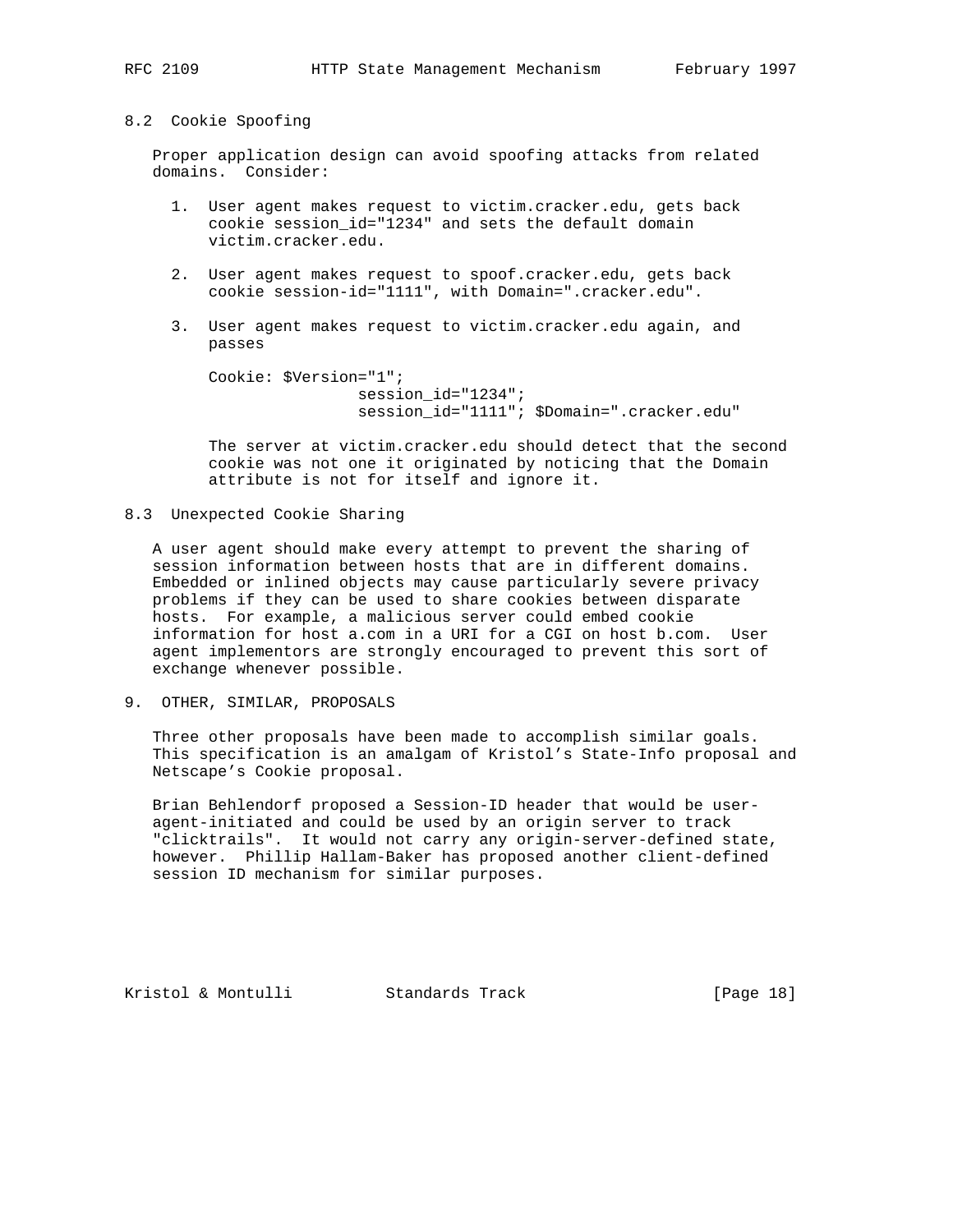While both session IDs and cookies can provide a way to sustain stateful sessions, their intended purpose is different, and, consequently, the privacy requirements for them are different. A user initiates session IDs to allow servers to track progress through them, or to distinguish multiple users on a shared machine. Cookies are server-initiated, so the cookie mechanism described here gives users control over something that would otherwise take place without the users' awareness. Furthermore, cookies convey rich, server selected information, whereas session IDs comprise user-selected, simple information.

- 10. HISTORICAL
- 10.1 Compatibility With Netscape's Implementation

 HTTP/1.0 clients and servers may use Set-Cookie and Cookie headers that reflect Netscape's original cookie proposal. These notes cover inter-operation between "old" and "new" cookies.

10.1.1 Extended Cookie Header

 This proposal adds attribute-value pairs to the Cookie request header in a compatible way. An "old" client that receives a "new" cookie will ignore attributes it does not understand; it returns what it does understand to the origin server. A "new" client always sends cookies in the new form.

 An "old" server that receives a "new" cookie will see what it thinks are many cookies with names that begin with a  $$$ , and it will ignore them. (The "old" server expects these cookies to be separated by semi-colon, not comma.) A "new" server can detect cookies that have passed through an "old" client, because they lack a \$Version attribute.

10.1.2 Expires and Max-Age

 Netscape's original proposal defined an Expires header that took a date value in a fixed-length variant format in place of Max-Age:

Wdy, DD-Mon-YY HH:MM:SS GMT

 Note that the Expires date format contains embedded spaces, and that "old" cookies did not have quotes around values. Clients that implement to this specification should be aware of "old" cookies and Expires.

Kristol & Montulli Standards Track [Page 19]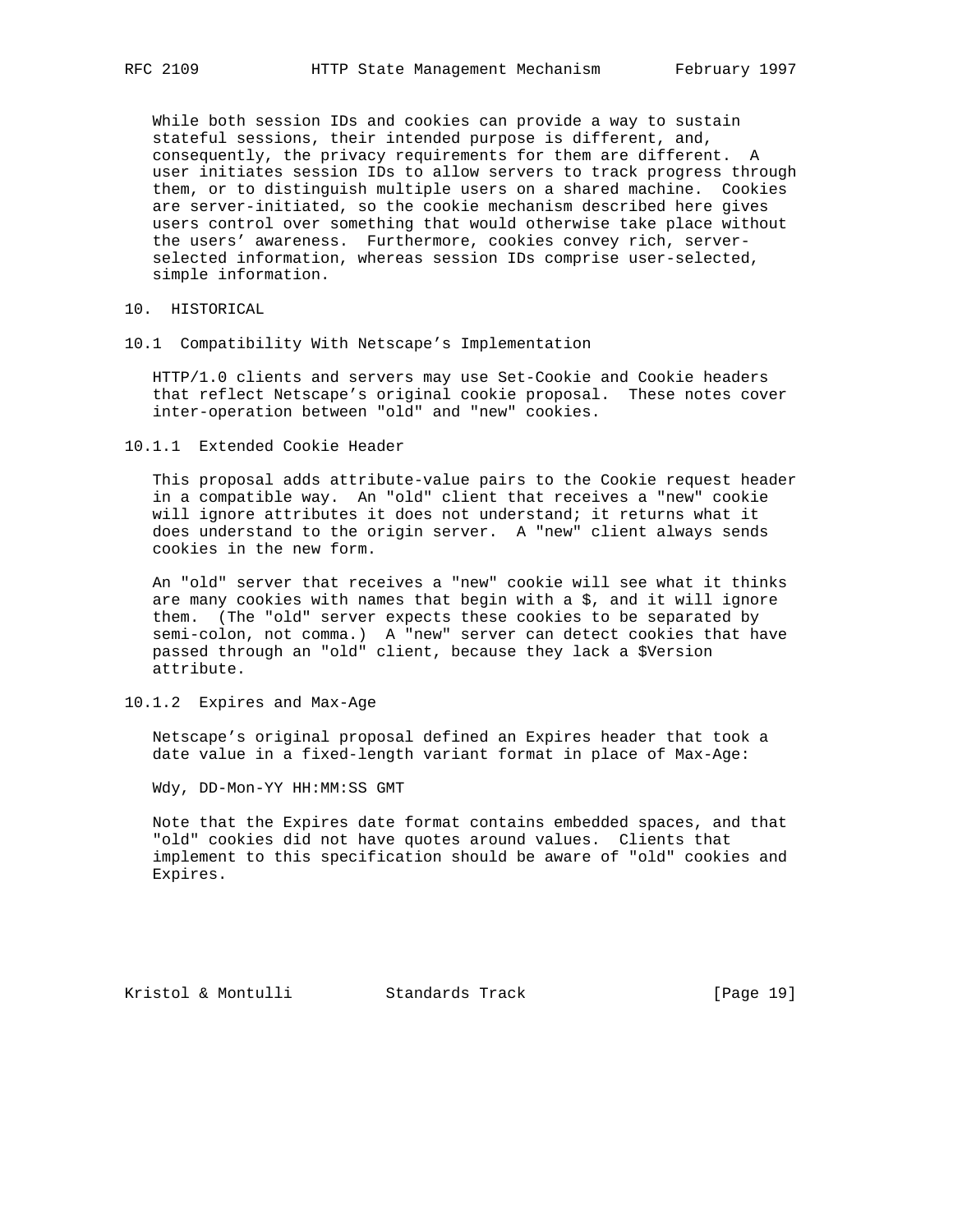## 10.1.3 Punctuation

 In Netscape's original proposal, the values in attribute-value pairs did not accept "-quoted strings. Origin servers should be cautious about sending values that require quotes unless they know the receiving user agent understands them (i.e., "new" cookies). A ("new") user agent should only use quotes around values in Cookie headers when the cookie's version(s) is (are) all compliant with this specification or later.

 In Netscape's original proposal, no whitespace was permitted around the = that separates attribute-value pairs. Therefore such whitespace should be used with caution in new implementations.

### 10.2 Caching and HTTP/1.0

 Some caches, such as those conforming to HTTP/1.0, will inevitably cache the Set-Cookie header, because there was no mechanism to suppress caching of headers prior to HTTP/1.1. This caching can lead to security problems. Documents transmitted by an origin server along with Set-Cookie headers will usually either be uncachable, or will be "pre-expired". As long as caches obey instructions not to cache documents (following Expires: <a date in the past> or Pragma: no-cache (HTTP/1.0), or Cache-control: no-cache (HTTP/1.1)) uncachable documents present no problem. However, pre-expired documents may be stored in caches. They require validation (a conditional GET) on each new request, but some cache operators loosen the rules for their caches, and sometimes serve expired documents without first validating them. This combination of factors can lead to cookies meant for one user later being sent to another user. The Set-Cookie header is stored in the cache, and, although the document is stale (expired), the cache returns the document in response to later requests, including cached headers.

#### 11. ACKNOWLEDGEMENTS

 This document really represents the collective efforts of the following people, in addition to the authors: Roy Fielding, Marc Hedlund, Ted Hardie, Koen Holtman, Shel Kaphan, Rohit Khare.

Kristol & Montulli Standards Track [Page 20]